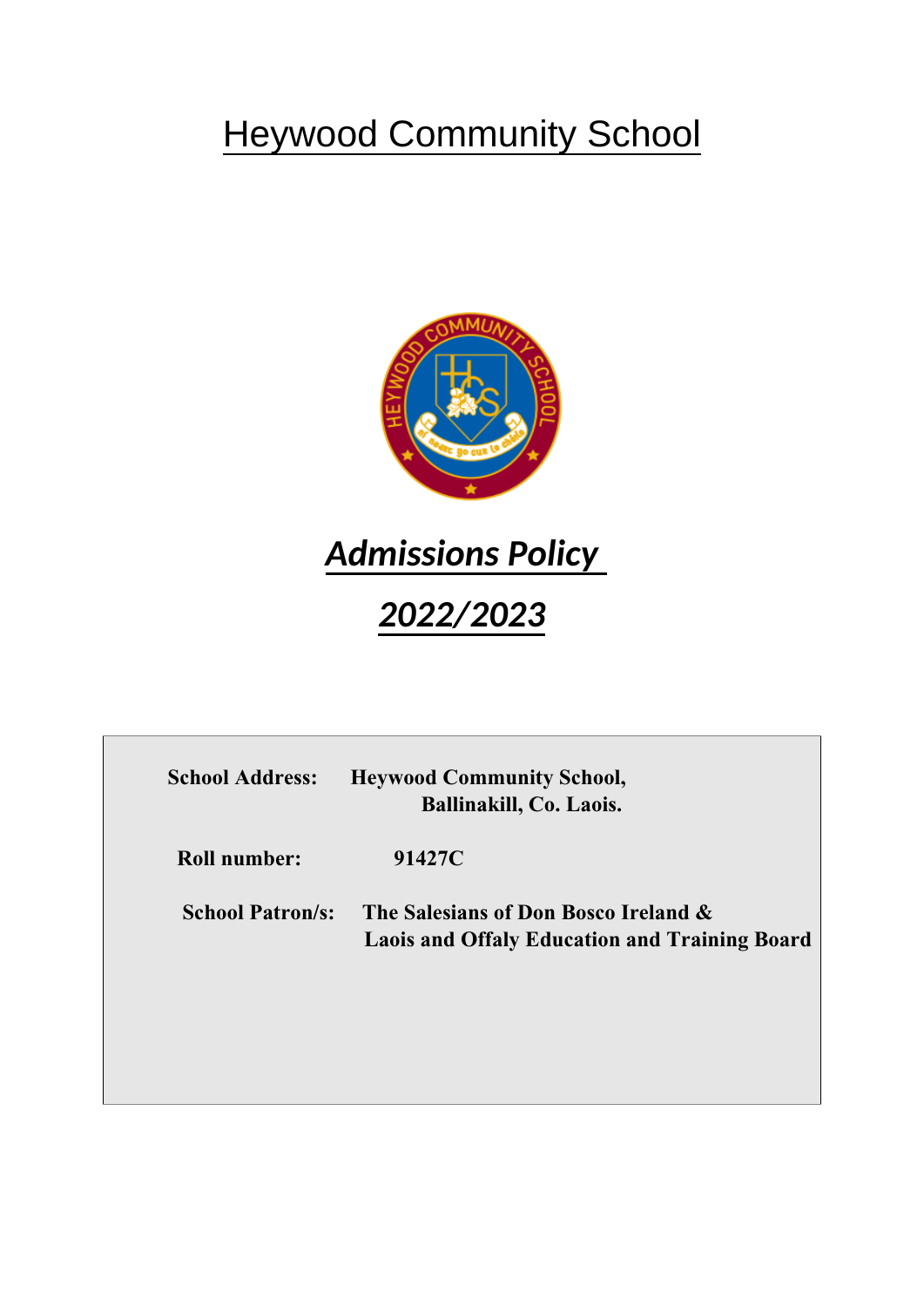# **1.Introduction**

This Admission Policy complies with the requirements of the Education Act 1998, the Education (Admission to Schools) Act 2018 and the Equal Status Act 2000. In drafting this policy, the board of management of the school has consulted with school patrons, the school staff and with parents of children attending the school.

The policy was approved by the school patrons on September 1<sup>st</sup> 2020. It is published on the school's website and will be made available in hardcopy, on request, to any person who requests it.

The relevant dates and timelines for Heywood Community School's admission process are set out in the school's annual admission notice which is published annually on the school's website at least one week before the commencement of the admission process for the school year concerned.

This policy must be read in conjunction with the annual admission notice for the school year concerned.

The application form for admission is published on the school's website and will be made available in hardcopy on request to any person who requests it.

# **2. Characteristic spirit and general objectives of the school.**

Heywood Community School is a co-educational post-primary school under the joint patronage of The Salesians of Don Bosco Ireland and Laois and Offaly Education and Training Board.

Community Schools provide a comprehensive system of post-primary education open to all the children of the local community. An innovative approach to delivery of a wide-ranging curriculum contributes to the spiritual, moral, mental, physical and social well-being of students within their community**.** Community Schools may also provide for life-long learning within their local community through the provision of adult education programmes.

Our school was established under the Deed of Trust and opened in 1990 as a co-educational multi-denominational school following an amalgamation of the three religious run schools under the Catholic Trusteeship of: The Brigidine Sisters (Abbeyleix); Presentation Sisters (Durrow); and the Salesians of Don Bosco (Ballinakill), and one Vocational School (Abbeyleix). Together these schools had been serving the educational wellbeing of the young people of Co. Laois and beyond for nearly 150 years. The ethos of the school is one which maintains a deep respect for the diversity of values and beliefs found in the school community. The values of Laois/Offaly ETB as a multi-denominational State Body and the inherited traditions, Christian values and founding intentions of The Salesians of Don Bosco Ireland, Presentation Sisters and the Brigidine Sisters are enshrined in the characteristic spirit and in the life of our school and are respected and cherished.

The core values of Heywood Community School are care, respect, community, inclusion, equality, justice and fairness. These values combine to provide and support an atmosphere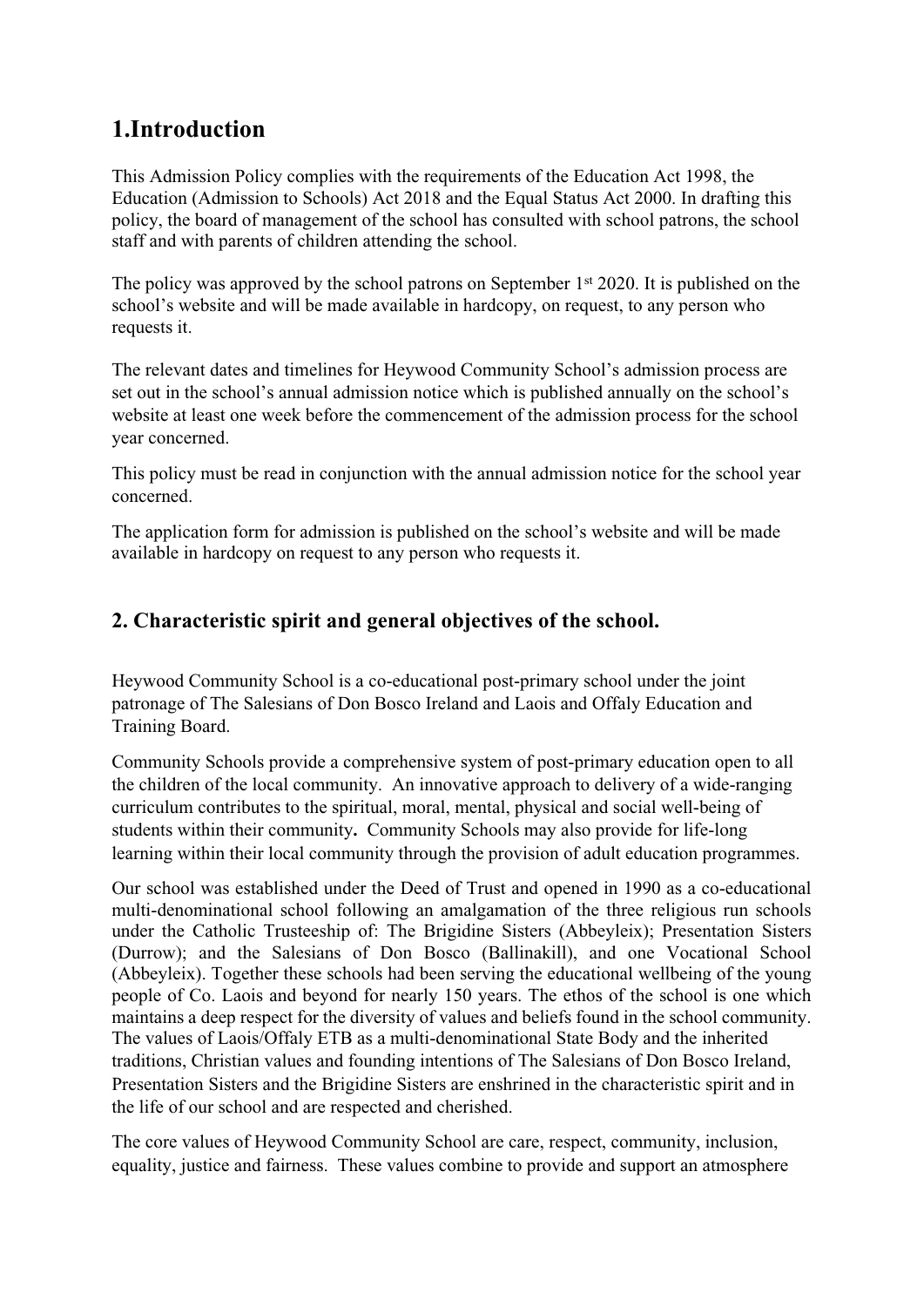which is conducive to excellence in teaching and learning. We endeavour to assist each student to reach his/ her full potential in a calm, caring and creative environment.

Our values are reflected in how we live as a school community. The unique and intrinsic value of each member of the school community is recognised and respected. All are treated equally, regardless of race, gender, religion/belief, age, family status, marital status, civil status, membership of the Traveller community, sexual orientation, ability, disability or socio -economic status. All students are given equal opportunity for enrolment, in line with the Education (Admissions to School) Act (2018) construed in accordance with section 3 of the Equal Status Act 2000. Once enrolled, Heywood Community School provides all our students with equal opportunities to engage with the curriculum, school life and the local community.

Heywood Community School provides a safe physical and social environment that reinforces a sense of belonging to the school community and wider society. We strive to enable every student to realise their full potential regardless of any aspect of their identity, culture or background. Our school promotes a fully inclusive education which recognises the plurality of identities, beliefs and values held by students, parents and staff. We prepare open-minded and responsible citizens with a strong sense of shared values with a view to contributing to a just and fairer society.

Our school is multi-denominational where we welcome, respect and support students of all religions and beliefs. The provision of religious education, religious worship and the work of the Chaplain all combine to reflect the founding intention of the school, the school's mission statement and the needs of the students within the school. The characteristic spirit of the school finds practical expression through the provision of pastoral, liturgical and social outreach activities, as appropriate, for each student.

In Heywood Community School, we celebrate the partnership, collaboration and empathy which nurtures and develops our young people in a community where the essence of our ethos is care and respect for self, others and our environment.

In living the ethos, the school will raise awareness, develop a concern and support for the vulnerable and disadvantaged in society. It will promote an awareness of justice and equality and establish a positive attitude towards the social inclusion of minority groups in a multicultural society. It will attempt to develop a community which facilitates the development of a spirit of service and care in which parents, guardians, educators and young people work together for the good of the school, the community and the environment. Heywood Community School recognises the importance of cultural and extra-curricular activities for all. This incorporates respect for our national language, our heritage, our sporting, artistic and musical interests, and our sense of national community and school pride. A cultural and extra - curricular programme is offered, and all students are encouraged to participate.

The Trustees and Board of Management of Heywood Community School in formulating this admissions policy have shown due regard to current educational legislation, in particular the Education Act 1998, the Education (Welfare) Act 2000 and the Equal Status Act 2000, Amendment to Education (Admission to Schools) Bill 2016.

 In keeping with the above-mentioned legislation this Admissions Policy ensures that the school supports the principle of equality for all students regarding access to and participation in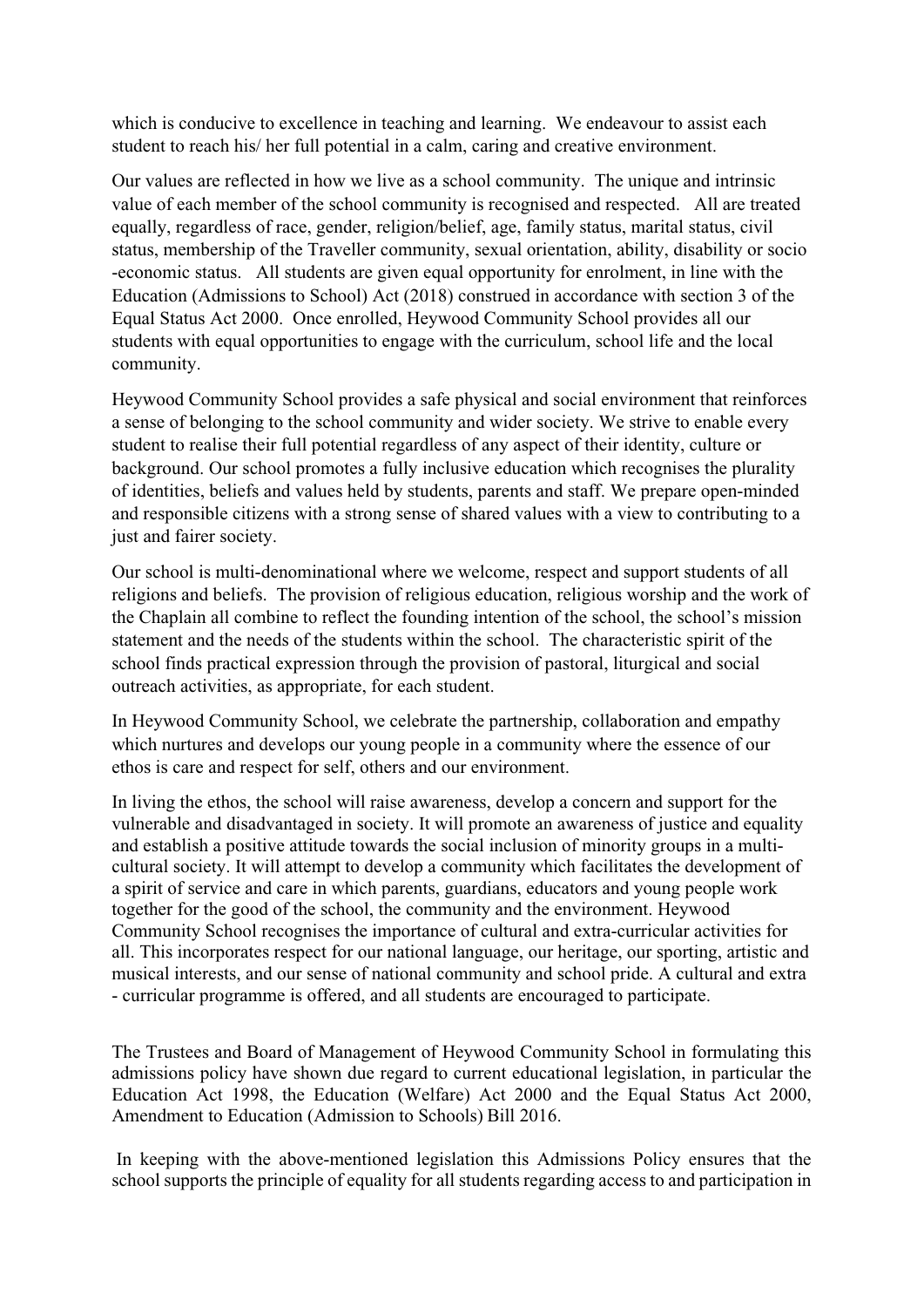the school by:

- Respecting the diversity of traditions, values, beliefs, languages and ways of life in society.
- Acknowledging the right of parents to send their children to a school of the parents' choice, subject to the resources available to the school, including classroom accommodation, class size, teaching resources, financial resources and subject to the capacity of the school to provide for the needs of those who apply for admission.

Where the school lacks the necessary resources to meet the needs of any applicant or student, it will make every effort to secure those resources. Where the resources cannot be secured, the school may refuse admission.

#### Resources

Heywood Community School is funded by the Department of Education & Skills and is staffed in accordance with the standard pupil-teacher ratios sanctioned by the Department in respect of curricular concessions, special needs, special programmes etc. The school operates within the regulations laid down by the Department of Education and Skills and follows programmes prescribed which may be amended from time to time in accordance with Section 9 and 30 of the Education Act 1998.

The capacity of the school to implement its desired curriculum, its broad range of educational programmes, its breadth of extra- curricular activities, its school plan and policies are dependent on the resources it receives. Consequently, in determining its enrolment, activities and programmes for any school year, the school must have due regard to the teaching, management and administrative resources and the accommodation, equipment and funding available to it. This is established by the overall size of the school sanctioned by the D.E.S. and the Enrolment Policy of the Board of Management.

#### Management

**The Board of Management,** consisting of three nominees of the Salesians of Don Bosco Ireland, three nominees of Laois and Offaly Education and Training Board, two parent nominees and two teacher nominees, is responsible for the running of the school in accordance with the Deeds of Trust and section 15(1) of the Education Act 1998. The Principal is Secretary to the Board and is a non-voting member.

#### School Organisation

- **The Parents Association** consists of elected representatives of parents of students in the school. The Association provides a valuable source of communication, is involved in policy formulation and has contributed greatly to the development of facilities in the school.
- **Parent/Teacher Meetings** are held and parents are notified of same. Parents are invited to make appointments with tutor or teachers as the need arises.
- Heywood Community School, through its prefect system, has had a **student representative body** since 1990. It now has a prefect group, a Meitheal team and a Students' Council who operate in accordance with Section 27 of the Education Act 1998.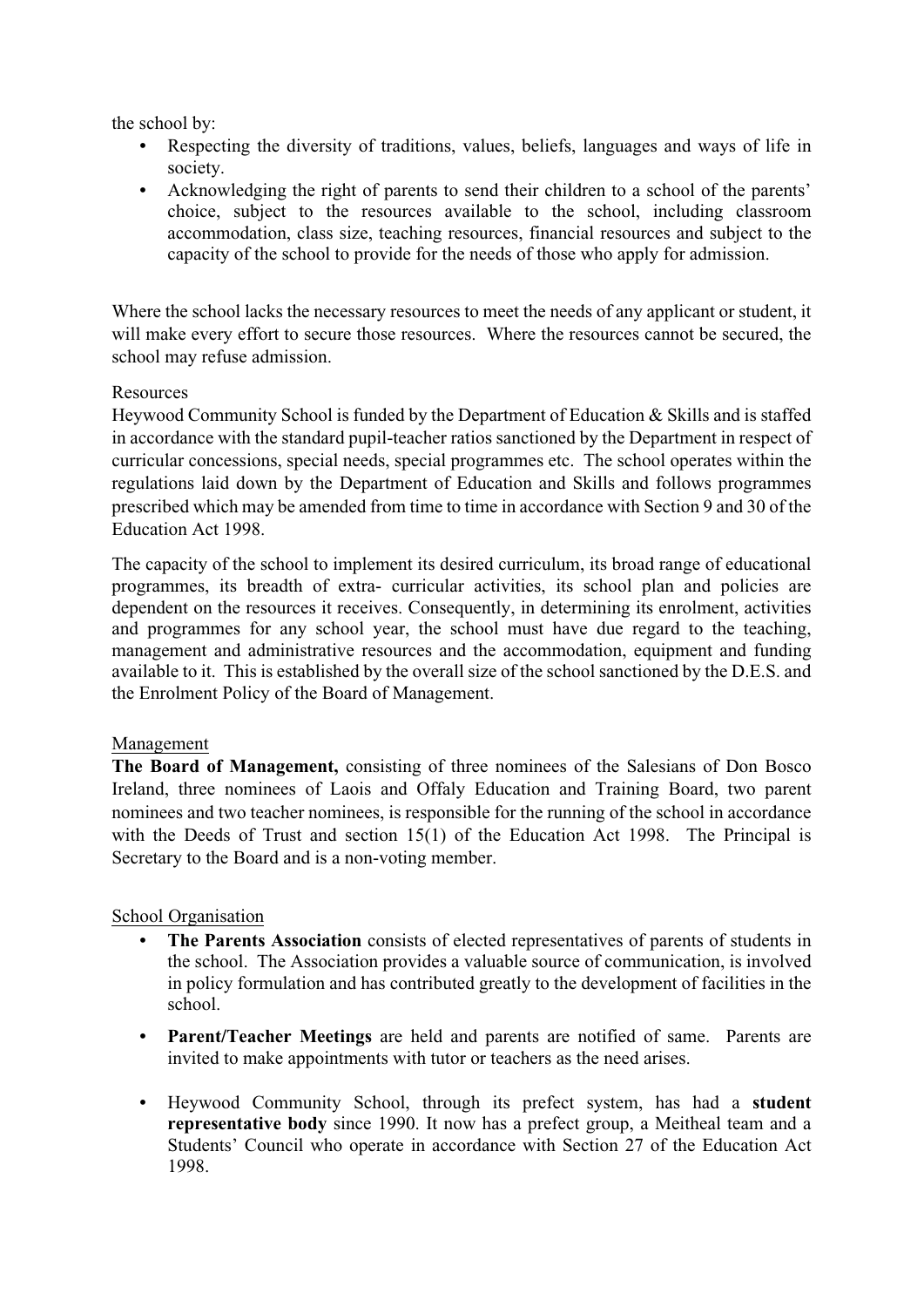- **The working day** (Monday-Thursday) extends from 8.50 a.m. to 3.50 p.m. with a short break at 11.00 a.m. to 11.20 a.m. Lunch break is from 1.20 p.m. to 1.50 p.m. Friday extends from 8.50 a.m. to 1.20 p.m. with one short break at 11.00 a.m. to 11.20 a.m. Students are not permitted to leave school grounds during break times. Separate break times for senior and junior students were introduced for the school year 2020/21 due to Covid -19.
- A **school calendar** is produced and circulated to parents at the commencement of each academic year.
- **Dress Code** Students are required to wear the school uniform, details of which are available from the school office.

### **3. Admission Statement**

Heywood Community School will not discriminate in its admission of a student to the school on any of the following:

- (a) the gender ground of the student or the applicant in respect of the student concerned,
- (b) the civil status ground of the student or the applicant in respect of the student concerned,
- (c) the family status ground of the student or the applicant in respect of the student concerned,
- (d) the sexual orientation ground of the student or the applicant in respect of the student concerned,
- (e) the religion ground of the student or the applicant in respect of the student concerned,
- (f) the disability ground of the student or the applicant in respect of the student concerned,
- (g) the ground of race of the student or the applicant in respect of the student concerned,
- (h) the Traveller community ground of the student or the applicant in respect of the student concerned, or
- (i) the ground that the student or the applicant in respect of the student concerned has special educational needs

As per section 61 (3) of the Education Act 1998, 'civil status ground', 'disability ground', 'discriminate', 'family status ground', 'gender ground', 'ground of race', 'religion ground', 'sexual orientation ground' and 'Traveller community ground' shall be construed in accordance with section 3 of the Equal Status Act 2000.

The ethos of the school, as befitting its origins, is one where students from all backgrounds are welcomed and given an opportunity to develop to their full potential in an environment built on the values of respect, support and inclusion. The ethos of Heywood Community College, built on the ethos of its founding schools is open to exploring a positive dialogue between faith and reason, believing that both can play a dynamic role in forming and educating for a mature person.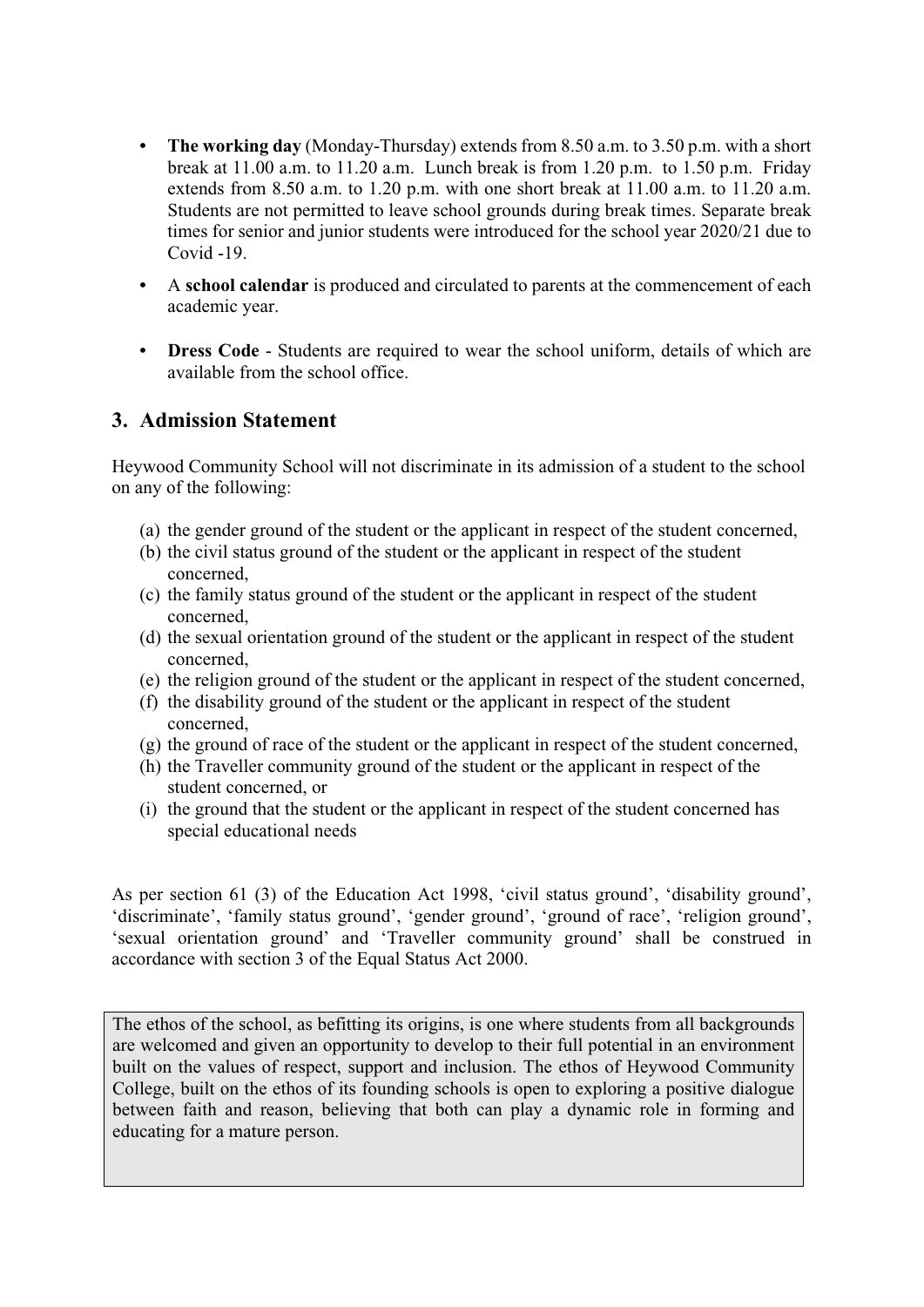The school seeks to create an environment which promotes a diversity of values and does not privilege on the basis of any religion. At the same time, it acknowledges and promotes the spiritual legacy of both the Christian vision and non-denominational perspectives which does not exclude, but is inclusive of, all faiths and religious traditions and nonbeliefs.

### **Schools with special education class(es)**

Heywood Community School is a school which has established a class, with the approval of the Minister for Education and Skills, which provides an education exclusively for students with a category or categories of special educational needs specified by the Minister and may refuse to admit to the class a student who does not have the category of needs specified.

From 2021/2022, Heywood Community School will provide education for students with additional needs through a newly established Autistic Spectrum Disorder (ASD) centre. The Ryan Centre within Heywood Community School will accept students in liaison with the advice of the NCSE (National Council for Special Education) and the SENO (Special Education Needs Officer). The terms and protocols outlined in this document should be read in conjunction with the Admission Policy for The Ryan Centre which is available from the school on request and on the school website www.heywood.ie

The board will prioritise applications initially as follows:

- Students currently enrolled in the school who may be suitable for education in an ASD Unit in a mainstream school.
- Siblings who meet the criteria for an ASD education
- Applicants who are currently living in the catchment area of Heywood Community School and are currently enrolled in an ASD Centre in one of the Listed Primary Schools.

# **4. Categories of Special Educational Needs catered for in the school/special class**

### **In the case of a mainstream school with a SEN class attached**

Heywood Community School with the approval of the Minister for Education and Skills, has established a centre' The Ryan Centre' attached to the mainstream school to provide an education exclusively for students with Autism/Autistic Spectrum disorders. All applicants must have an assessed primary diagnosis of Autism/Autistic Spectrum Disorder. The assessment must be in line with the established DES criteria of DSM-IV or DSM-V or ICD -10. All applications must be accompanied by an assessment, carried out by an Educational/Clinical Psychologist approved by the DES, recommending the applicant as suitable.

A prospective student for The Ryan Centre must have a current professional recommendation, from a NEPS Psychologist, Clinical Psychologist, Educational Psychologist, Psychiatrist, or from a multi-disciplinary team (Clinical Psychologist,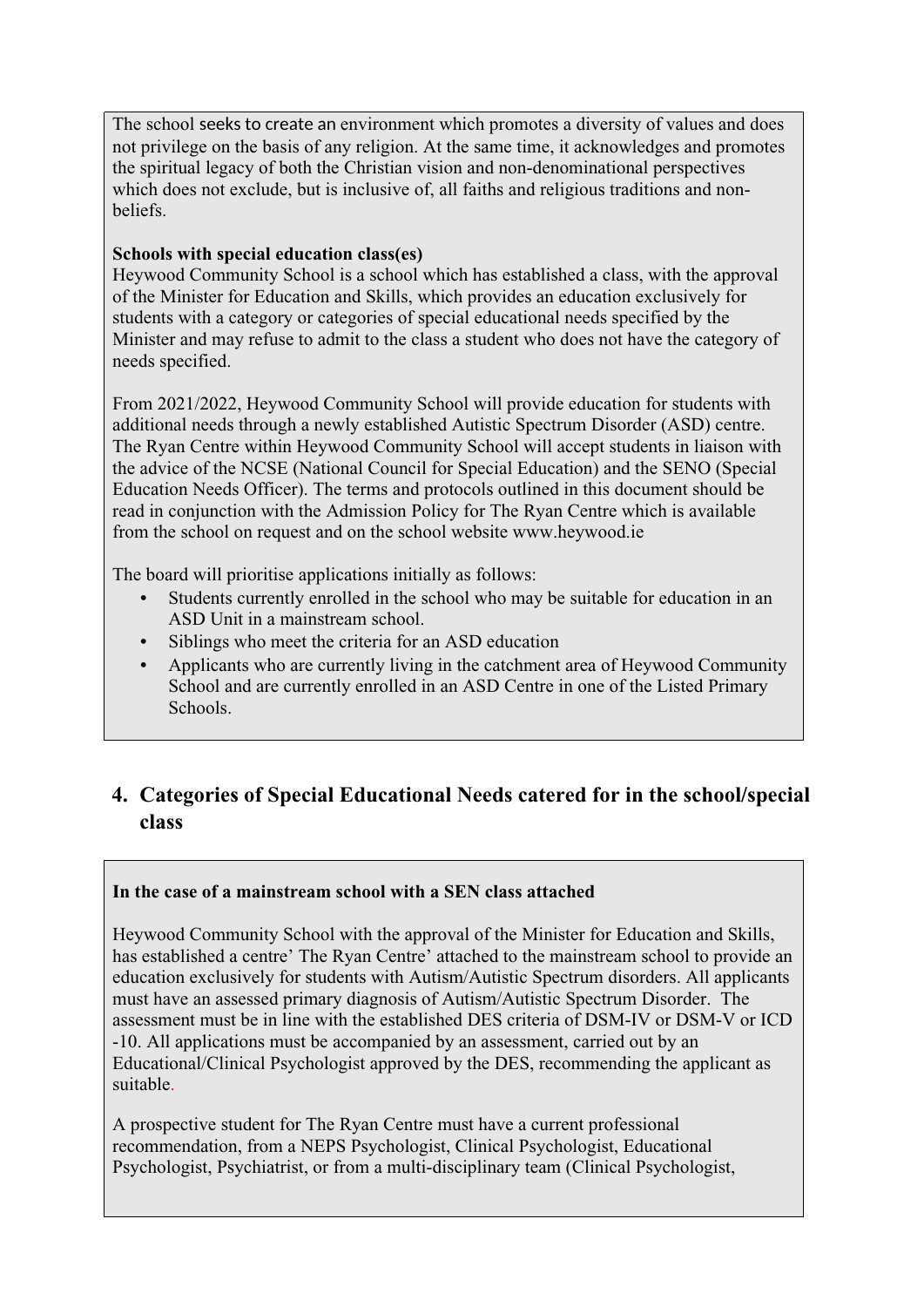Occupational Therapist, Speech and Language Therapist, Social Worker, and/or Physiotherapist), for placement in an autism specific class in The Ryan Centre. Professional recommendations must be supplied by parent(s)/guardian(s) with each application for assessment by the Admissions Team/Board of Management.

## **5. Admission of Students**

Heywood Community School serves the educational needs of the community of Abbeyleix, Durrow and Ballinakill and the surrounding areas. More specifically this school normally but not exclusively caters for students from the following national schools:

*Scoil Mhuire, Abbeyleix; South School, Abbeyleix; St. Pius N.S., Ballacolla; Ballinakill N.S.; Ballyroan Boys N.S.; Ballyroan Girls N.S.; Clough N.S.; Cullohill N.S.; Our Lady's Meadow N.S., (Durrow) Knock N.S.; Tobar an Léinn, Raheen; Shanahoe N.S.; Swan N.S.; Lisdowney N.S.; Ballyragget Girls N.S. and Ballyragget Boys N.S*

This school shall admit each student seeking admission except where –

- a) the school is oversubscribed (please see [section 6](file:///C:\Users\Mary\Downloads\Amended%20Admissions%20Policy%20(%20June).docx) below for further details)
- b) a parent of a student, when required by the principal in accordance with section 23(4) of the Education (Welfare) Act 2000, fails to confirm in writing that the code of behaviour of the school is acceptable to him or her and that he or she shall make all reasonable efforts to ensure compliance with such code by the student

The Ryan Centre attached to Heywood Community School provides an education exclusively for students with Autism/Autistic Spectrum Disorder and the school may refuse admission to this class, where the student concerned does not have the specified category of special educational needs provided for in this class.

# **6. Oversubscription**

### **Entry Requirements**

### *Enrolment is open to all students who satisfy the following criteria.*

- 1. Age: The applicant must have reached the age of 12 years by the 1st January of the year preceding entry into Heywood Community School. (A Birth Cert must be presented).
- 2. Primary education must be completed.
- 3. Acceptance of our school's "Code of Behaviour."
- 4. All students undertake to follow the prescribed curriculum. Science is a compulsory subject for all Junior Level classes. For health and safety reasons – Science class groups will not exceed twenty-four (24) students. The maximum number of students in any one Junior Year will be determined by the number of Science classes of 24 in that year.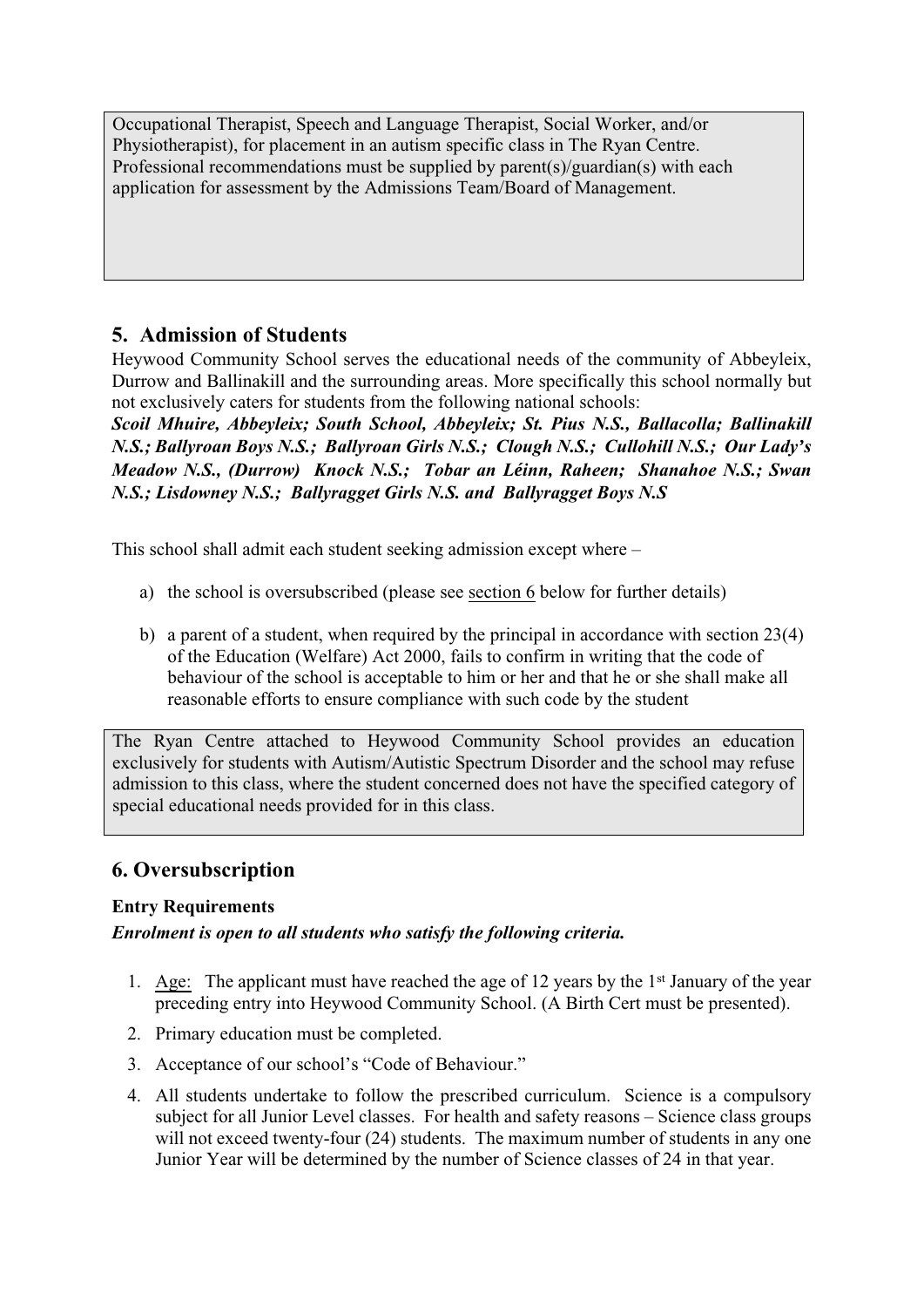In the event that the school is oversubscribed, the school will, when deciding on applications for admission, apply the following selection criteria in the order listed below to those applications that are received within the timeline for receipt of applications as set out in the school's annual admission notice:

Preference will be given to students where home address is within the school's designated transport catchment area. (i.e. Primary schools listed above) Any remaining places will be allocated to:

- Siblings of current students where all the older members of the family have attended, or are attending our school.
- Children of staff of Heywood C.S. and or of B.O.M. of Heywood C.S.
- Other Schools by tradition: Wolfhill N.S., Ratheniska N.S., Timahoe N.S., Cosby N.S. – applicants from these schools must reside within the immediate vicinity of Heywood Community School.
- Children of past pupils.

In the event that there are two or more students tied for a place or places in any of the selection criteria categories above (the number of applicants exceeds the number of remaining places), the following arrangements will apply:

 A lottery will apply to all other available places, which will be supervised by an independent party as follows: An independent Chairperson, the Chairperson of the Board of Management, the Chairperson of the Parents Association, the Principal and in his/her absence, a Deputy Principal of the school.

## **7. What will not be considered or taken into account**

In accordance with section  $62(7)(e)$  of the Education Act, the school will not consider or take into account any of the following in deciding on applications for admission or when placing a student on a waiting list for admission to the school:

- (a) the payment of fees or contributions (howsoever described) to the school;
- (b) a student's academic ability, skills or aptitude;
	- (other than in relation to:
		- admission to (a) a special school or (b) a special class insofar as it is necessary in order to ascertain whether or not the student has the category of special educational needs concerned
- (c) the occupation, financial status, academic ability, skills or aptitude of a student's parents;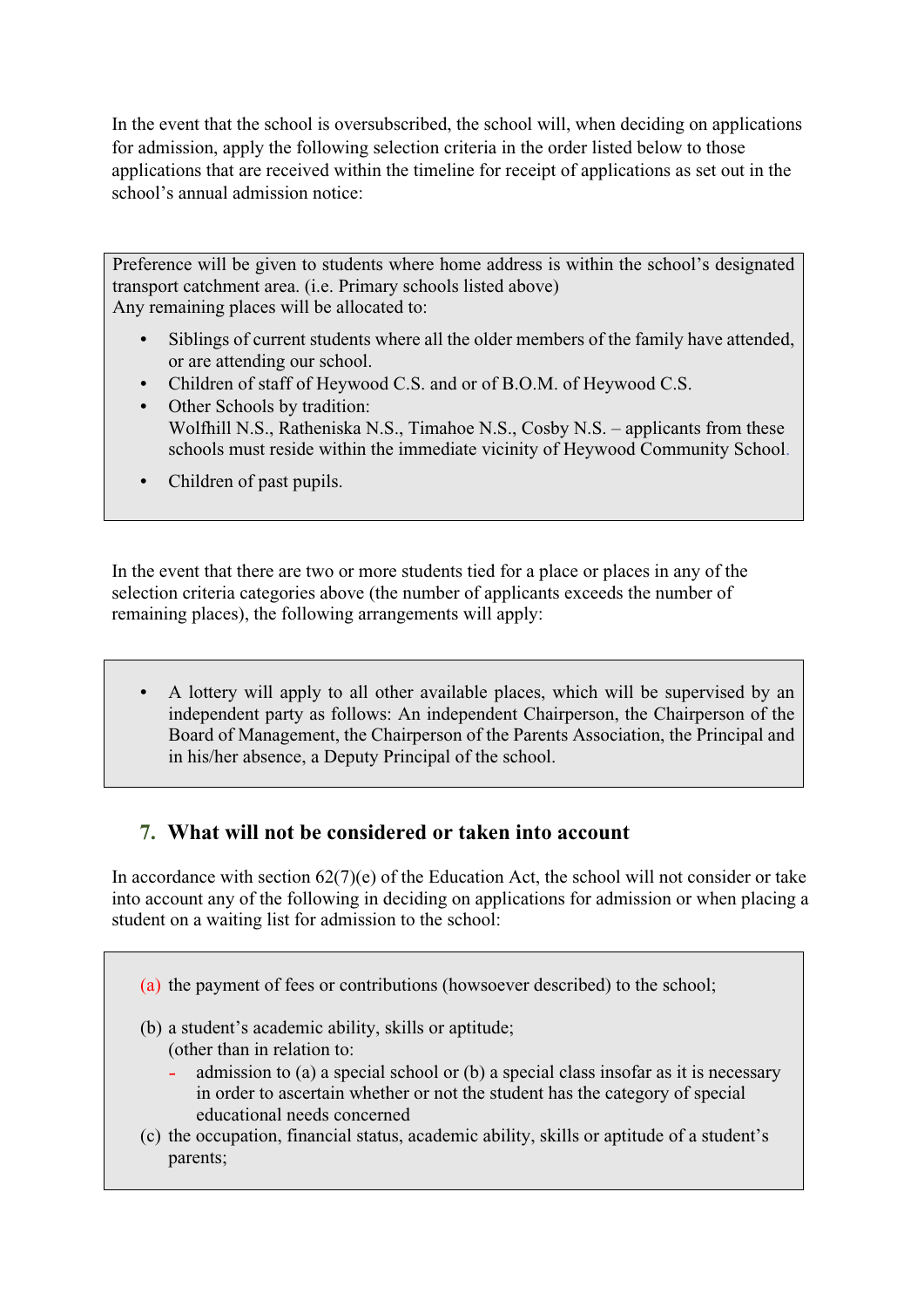- (d) a requirement that a student, or his or her parents, attend an interview, open day or other meeting as a condition of admission;
- (e) a student's connection to the school by virtue of a member of his or her family attending or having previously attended the school; other than siblings of current students where all the older members of the family have attended, or are attending our school.

In relation to parents and grandparents having attended, a school may only apply this criteria to a maximum of 25% of the remaining spaces as set out in the school's annual admission notice.

(f) the date and time on which an application for admission was received by the school,

This is subject to the application being received at any time during the period specified for receiving applications set out in the annual admission notice of the school for the school year concerned.

This is also subject to the school making offers based on existing waiting lists (up until 31st January 2025 only).

### **8. Decisions on applications**

All decisions on applications for admission to Heywood Community School will be based on the following:

- Our school's admission policy
- The school's annual admission notice (where applicable)
- The information provided by the applicant in the school's official application form received during the period specified in our annual admission notice for receiving applications

(Please see [section 14](file:///C:\Users\Mary\Downloads\Amended%20Admissions%20Policy%20(%20June).docx) below in relation to applications received outside of the admissions period and [section 15](file:///C:\Users\Mary\Downloads\Amended%20Admissions%20Policy%20(%20June).docx) below in relation to applications for places in years other than the intake group.)

Selection criteria that are not included in our school admission policy will not be used to make a decision on an application for a place in our school.

## **9. Notifying applicants of decisions**

Applicants will be informed in writing as to the decision of the school, within the timeline outlined in the annual admissions notice.

If a student is not offered a place in our school, the reasons why they were not offered a place will be communicated in writing to the applicant, including, where applicable, details of the student's ranking against the selection criteria and details of the student's place on the waiting list for the school year concerned.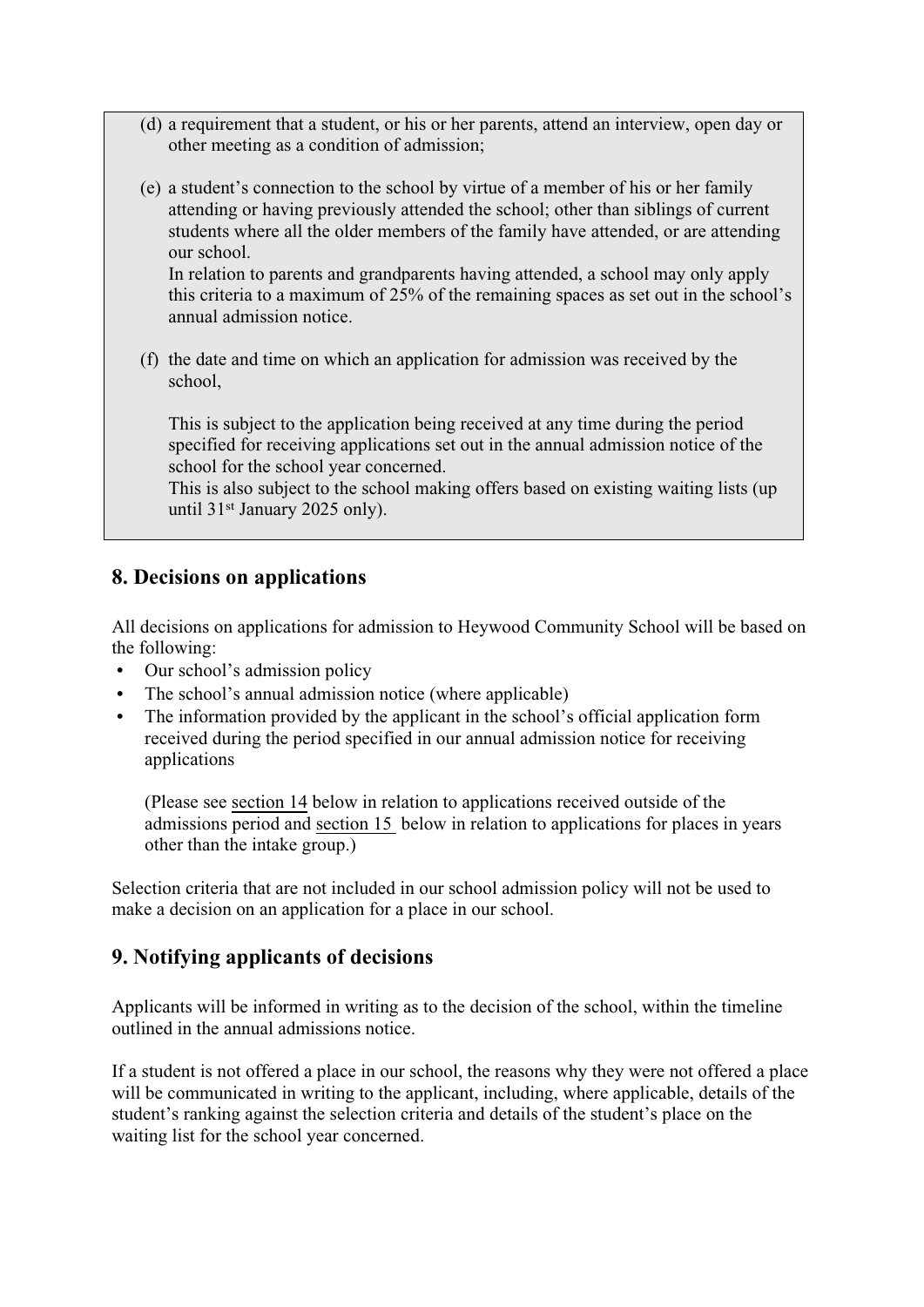Applicants will be informed of the right to seek a review/right of appeal of the school's decision (see [section 18](file:///C:\Users\Mary\Downloads\Amended%20Admissions%20Policy%20(%20June).docx) below for further details).

## **10. Acceptance of an offer of a place by an applicant**

In accepting an offer of admission from Heywood Community School, you must indicate—

(i) whether or not you have accepted an offer of admission for another school or schools. If you have accepted such an offer, you must also provide details of the offer or offers concerned and

(ii) whether or not you have applied for and awaiting confirmation of an offer of admission from another school or schools, and if so, you must provide details of the other school or schools concerned.

## **11. Circumstances in which offers may not be made or may be withdrawn**

An offer of admission may not be made or may be withdrawn by Heywood Community School where—

(i) It is established that information contained in the application is false or misleading.

(ii) An applicant fails to confirm acceptance of an offer of admission on or before the date set out in the annual admission notice of the school.

(iii) The parent of a student, when required by the principal in accordance with section 23(4) of the Education (Welfare) Act 2000, fails to confirm in writing that the code of behaviour of the school is acceptable to him or her and that he or she shall make all reasonable efforts to ensure compliance with such code by the student; or

(iv) An applicant has failed to comply with the requirements of 'acceptance of an offer' as set out in [section 10](file:///C:\Users\Mary\Downloads\Amended%20Admissions%20Policy%20(%20June).docx) above.

### **12. Sharing of Data with other schools**

Applicants should be aware that section 66(6) of the Education (Admission to Schools) Act 2018 allows for the sharing of certain information between schools in order to facilitate the efficient admission of students.

## **13. Waiting list in the event of oversubscription**

In the event of there being more applications to the school year concerned than places available, a waiting list of students whose applications for admission to Heywood Community School were unsuccessful due to the school being oversubscribed will be compiled and will remain valid for the school year in which admission is being sought.

Placement on the waiting list of Heywood Community School is in the order of priority assigned to the students' applications after the school has applied the selection criteria in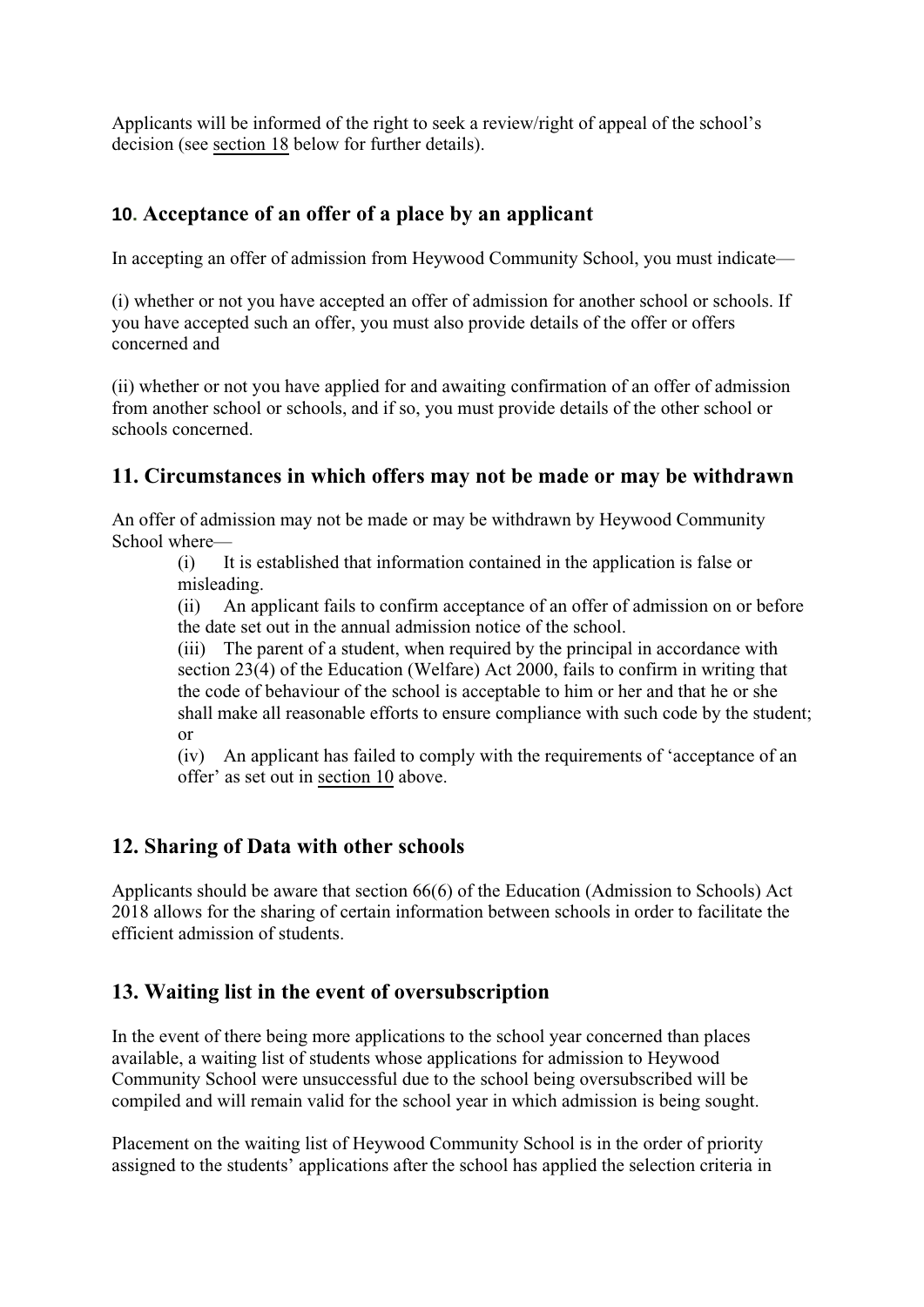accordance with this admission policy.

Offers of any subsequent places that become available for and during the school year in relation to which admission is being sought will be made to those students on the waiting list, in accordance with the order of priority in relation to which the students have been placed on the list.

## **14. Late Applications**

All applications for admission received after the closing date as outlined in the annual admission notice will be considered and decided upon in accordance with our school's admissions policy, the Education Admissions to School Act 2018 and any regulations made under that Act.

# **15. Procedures for admission of students to other years and during the school year**

The enrolment of students from other schools is considered subject to the following.

- Space being available in the class group.
- Space being available in the subject option sought and at the level sought by the applicant. Please note that the maximum number in Science and practical subjects is 24 students, Home Economics is 20 students.
- All relevant information sought meets the criteria as set out below (how to apply).
- Consultation with the Education Welfare Officer and Special Educational Needs Officer

### **How to Apply**

In the first instance, parents should apply in writing. Such letters will be kept on file until transfer requests from other schools are being processed (usually from the  $20<sup>th</sup>$  of August each year).

If having satisfied the curricular requirement of our own students, places remain in the class group and subject level, students who have requested to be considered for places will be invited to complete an Application Form. Applicants should complete the application form, giving all of the details required. Parents/Guardians should sign the application form and date it. Parents/Guardians are required to provide an emergency contact phone number. Incomplete forms will be returned to parents. Parents must give consent to the principal of HCS to acquire relevant information from the applicant's previous school/s.

Applicants are required to submit a reference from their previous school(s). Failure to complete any of the necessary documentation listed above or to supply any other relevant documentation requested by the school may result in an applicant being refused admission to the school. In addition, information will be required from the student's former/ present school concerning attendance, educational progress, reports, special needs, reasons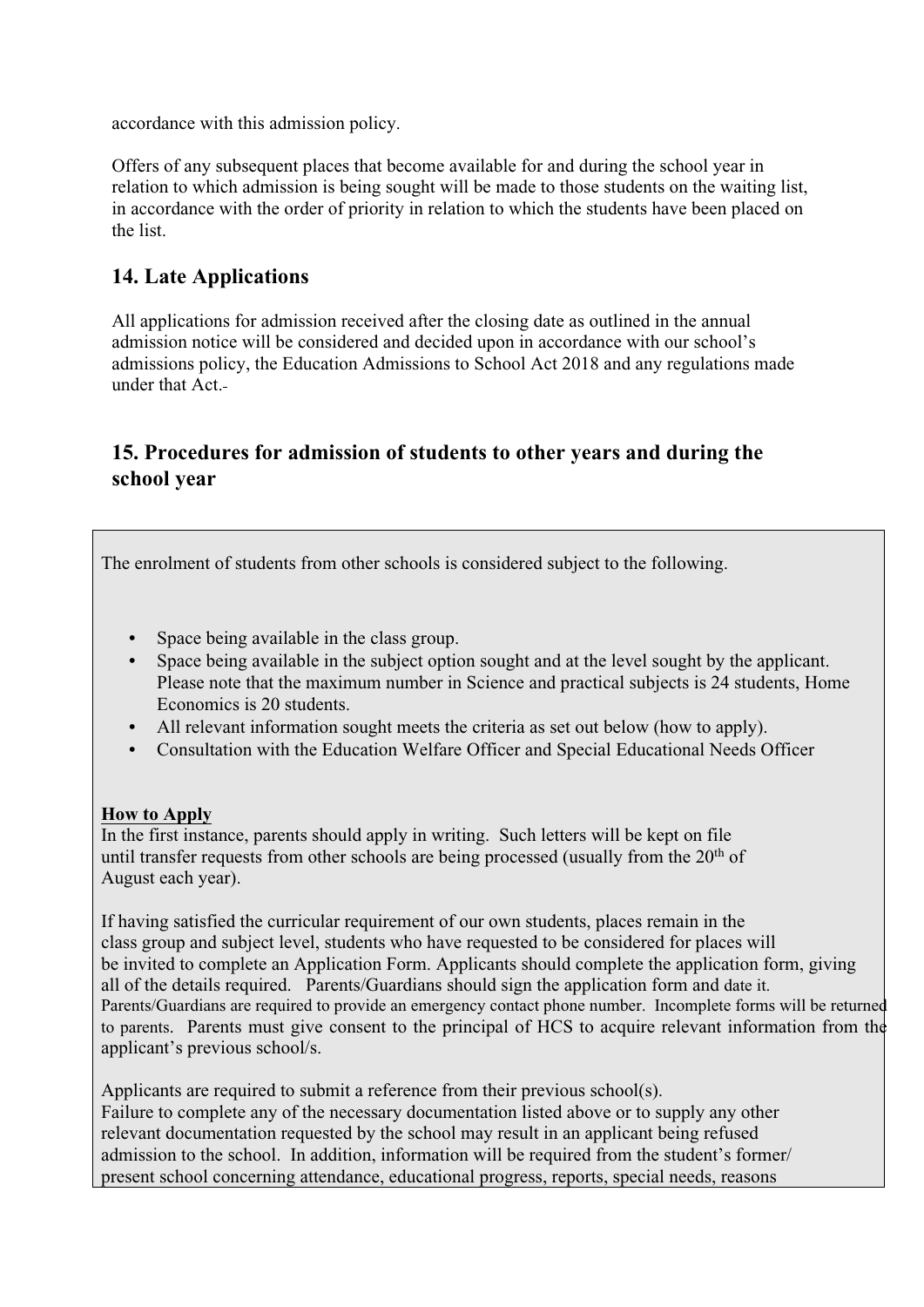for transfer, psychological reports (if appropriate). Where appropriate, applicants may be required to submit copies of the results of state examinations. Where an applicant has attended more than one second-level school he/she may be required, at the discretion of the Board, to submit reports from each school.

The school reserves the right to refuse to admit a student whose behaviour in his/her previous school has been unsatisfactory or where there has not been a satisfactory level of co-operation between the previous school and the student's parent(s) or guardian(s). The attendance record of a student in his/her previous school shall also be an important factor.

The Board of Management reserves the right to draw up a contract with specific conditions for individual students who transfer to Heywood Community School

At an appropriate time each year the school will take steps to determine what are the intentions of its own students for the following year. Students in all years will be required to complete a re-application form indicating their intentions.

When this process is complete, the school will determine whether and how many places, may be available to students from outside the school. Priority will be given to students from the school that are permitted by the school, in accordance with Department of Education regulations, to repeat a school year.

Remaining places will be allocated as follows:

- 1. Students whose parents have moved into the catchment area: Such application will be considered with reference to the date of the application letter.
- 2. Students who reside outside the catchment area and who fulfil the conditions above.

Th The process of allocating such places will commence on or around 20<sup>th</sup> May.

#### *A Admission To Specific Programme/Subject or Levels*

F From time to time it may arise that the demand for particular subject or at a specific level for any subject

Particular programme may exceed the number of places normally available on that programme. The school will make every effort - within the constraints of the accommodation, teaching resources and equipment – to accommodate all such students. Where all students cannot be accommodated the following shall apply:

- Priority will be given to students from within the school.
- Priority will be given to students who return fully completed Application Forms by the dates specified by the school.

Where it is not possible to accommodate all applicants:

 Entry to specific subject levels will be determined by the student's previous performance in that subject relative to the other applicants. Their results in house and state examination where available will also be considered. This allocation of subjects levels will be reviewed from time to time when class tests are completed and when full assessment tests are concluded and compiled.

 Entry to specific subjects will be determined by reference to the preferences indicated by students on their option/application form and by reference to the student's previous performance at that subject relative to the other applicants. Their results in state examinations where available will also be considered.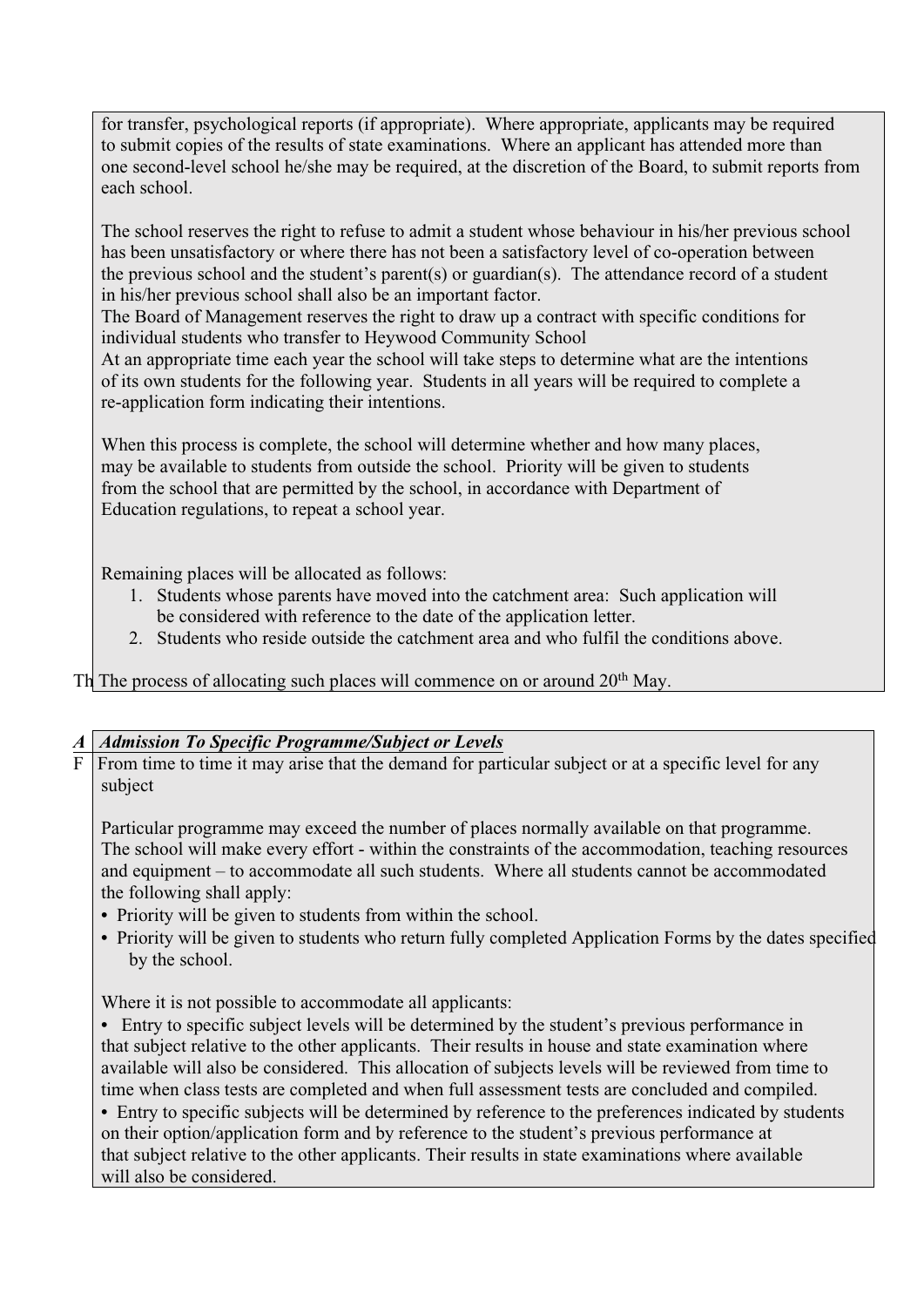Where this does not satisfactorily resolve the issue, the school may survey the students' previous teacher(s) about their suitability for the subject or alternative subjects and the school may also take into account the availability of other suitable subjects available to competing applicants.

#### *Admission to Repeat a Year*

All such applications are subject to the relevant Department of Education & Skills guidelines. Applications to repeat a year will be considered in the light of D.E.S. Circulars & Guidelines. Department of Education Circular M2/95 will be utilised as the guiding reference point for all applications to repeat a year in school.

Applications will also be considered in the light of places available on the relevant programme, subject to class size limitations.

Applications must be in writing and must be accompanied by supporting documentation as appropriate. The school must be satisfied that the applicant, in light of the special circumstances that gave rise to the application, applies him/herself to study to the best of his/her ability.

The discipline record of the student shall be a determining factor.

Applications to repeat a year may be referred to the National Education Welfare Board for direction.

#### *Admission to Repeat Leaving Certificate Programme*

The school does not operate a Repeat Leaving Certificate Programme. It does not normally provide any additional teaching to cover material normally covered in 6th Year. Students who apply to repeat the leaving Certificate at the school will be considered:

· In the light of places available in the relevant subjects and at the level required, the overall programme and overall enrolment within the school.

·In the light of the student's previous academic record, application to studies, attendance, discipline etc.

# **16. Declaration in relation to the non-charging of fees**

The board of management of Heywood Community School or any persons acting on its behalf will not charge fees for or seek payment or contributions (howsoever described) as a condition of-

(a) an application for admission of a student to the school, or

(b) the admission or continued enrolment of a student in the school.

### **17. Arrangements regarding students not attending religious instruction.**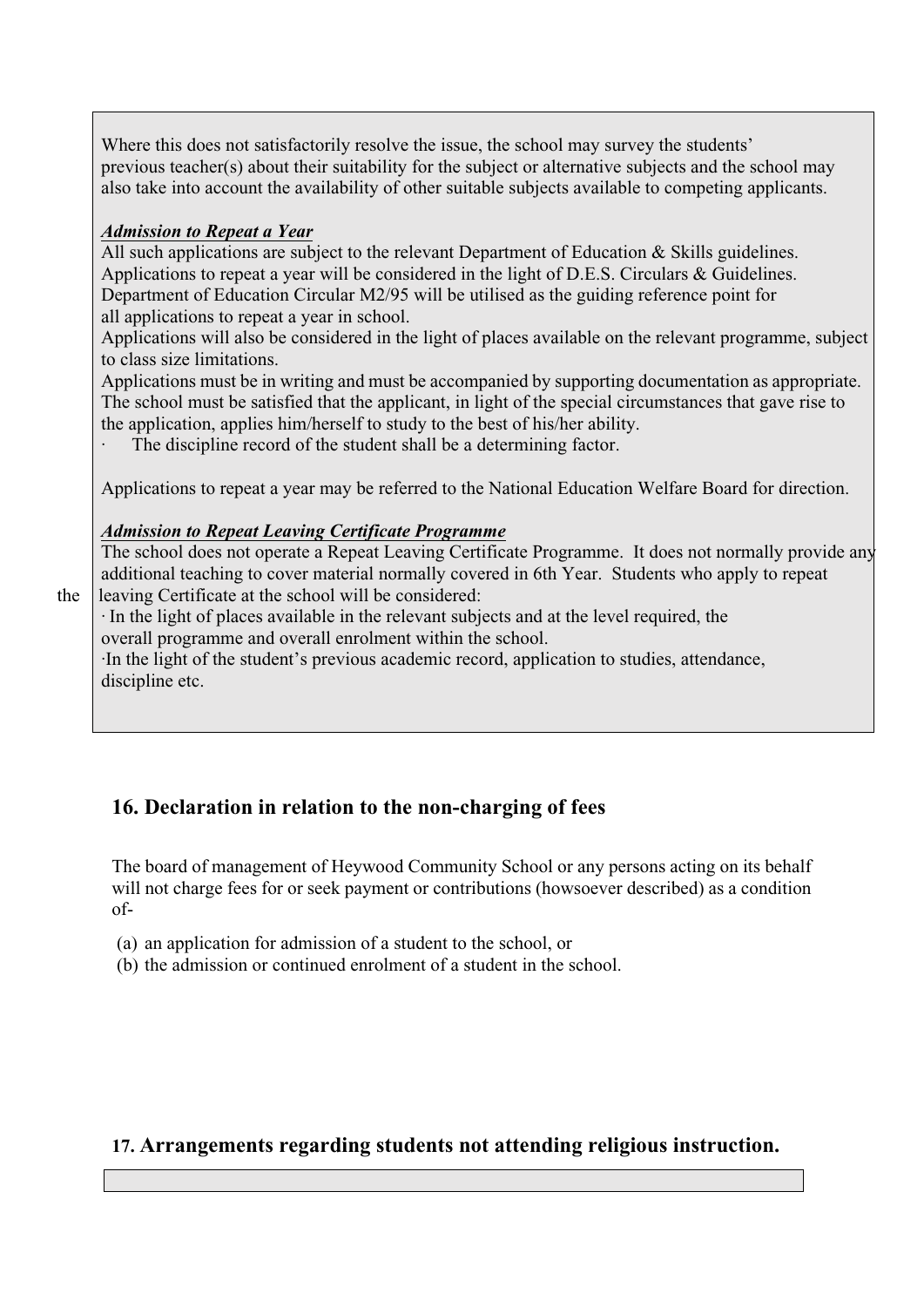Heywood Community School offers *religious education* in all year groups as it promotes the holistic development of students and can contribute positively to their wellbeing in line with the principles of the Junior Cycle and Senior Cycle Frameworks and in the spirit of the Deed of Trust. It facilitates the intellectual, social, emotional, spiritual values and moral development of students and encourages respect for all members of our school communities. In addition, *religious education* supports the 'multi-denominational' aspect of our school's ethos as it provides opportunities for students to engage with questions around their own religious or non-religious beliefs and those of their peers. In this context it is important to understand the distinction between 'r*eligious education'* and *'religious instruction'*:

- *Religious education* is open to all pupils regardless of their commitment to any particular religion or worldview. It seeks to contribute to the spiritual and moral development of all students equally.
- *Religious instruction* is instruction in accordance with the rites, practices and teachings of a particular religion or denomination for pupils of that religious tradition.

Given that Religious Education, as distinct from Religious Instruction, is timetabled across our school at all levels the legal requirement to advise of the option to opt-out of religious instruction does not arise.

The following are the school's arrangements for students, where the parents or in the case of a student who has reached the age of 18 years, the student, who has requested that the student attend the school without attending religious instruction in the school. These arrangements will not result in a reduction in the school day of such students:

Religious Education is a core subject for Junior Cycle students in Heywood Community School. The NCCA-developed Religious Education Junior Cycle syllabuses, and the Religious Education specification for Junior Cycle introduced in 2019, are intended for students of all faith backgrounds and none. The content prescribed in the syllabus is intended to ensure that students are exposed to a broad range of religious traditions and to the non-religious interpretation of life. They do not provide religious instruction in any particular religious or faith tradition.

#### **Student access to subject/ level**:

Religious Education is a mandatory subject at Junior cycle and open to all students at senior cycle. The NCCA JC Religious Education curriculum, is not taught with any element of religious instruction or worship and that where religious instruction is provided attendance is confined to those who request to attend. Parents must give consent before admission to the class at the outset of the school year. This replaces any necessity to withdraw from the class

Senior Cycle RE is delivered in the timetabled class periods without any religious instruction or worship of any religion forming any part of class activity. Religious Education is not currently examined at senior Cycle.

The school will follow the directives as outlined in circular 0013/2018- Department of Education.

## **18. Reviews/appeals**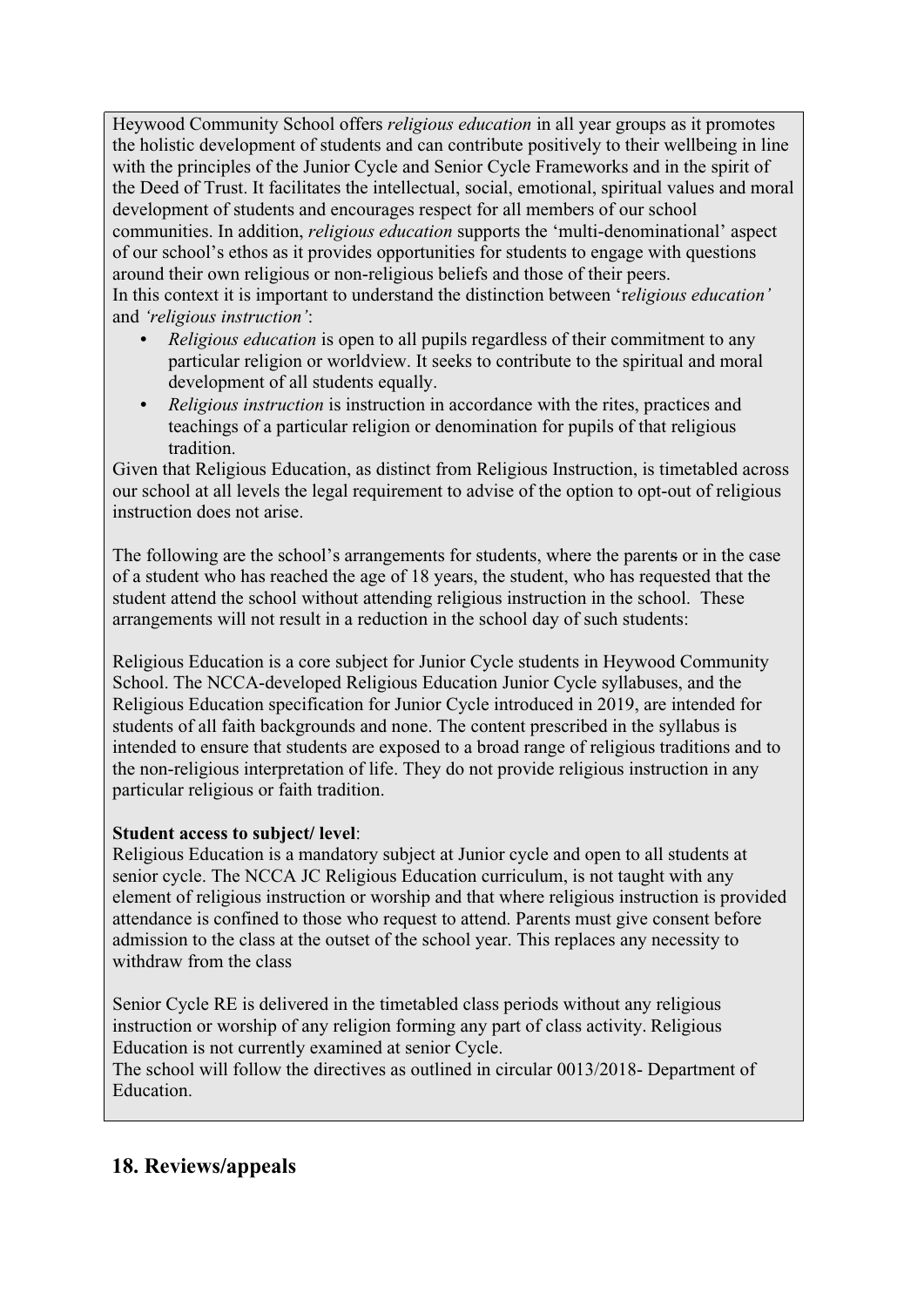#### **Review of decisions by the board of Management**

The parent of the student, or in the case of a student who has reached the age of 18 years, the student, may request the board to review a decision to refuse admission. Such requests must be made in accordance with Section 29C of the Education Act 1998.

The timeline within which such a review must be requested and the other requirements applicable to such reviews are set out in the procedures determined by the Minister under section 29B of the Education Act 1998 which are published on the website of the Department of Education and Skills.

The board will conduct such reviews in accordance with the requirements of the procedures determined under Section 29B and with section 29C of the Education Act 1998.

**Note:** Where an applicant has been refused admission due to the school being oversubscribed, the applicant **must request a review** of that decision by the Board of Management prior to making an appeal under section 29 of the Education Act 1998.

Where an applicant has been refused admission due to a reason other than the school being oversubscribed, the applicant **may request a review** of that decision by the Board of Management prior to making an appeal under section 29 of the Education Act 1998.

#### **Right of appeal**

Under Section 29 of the Education Act 1998, the parent of the student, or in the case of a student who has reached the age of 18 years, the student, may appeal a decision of this school to refuse admission.

An appeal may be made under Section 29 (1)(c)(i) of the Education Act 1998 where the refusal to admit was due to the school being oversubscribed.

An appeal may be made under Section 29 (1)(c)(ii) of the Education Act 1998 where the refusal to admit was due a reason other than the school being oversubscribed.

Where an applicant has been refused admission due to the school being oversubscribed, the applicant **must request a review** of that decision by the Board of Management **prior to making an appeal** under section 29 of the Education Act 1998. (see Review of decisions by the Board of Management)

Where an applicant has been refused admission due to a reason other than the school being oversubscribed, the applicant **may request a review** of that decision by the Board of Management prior to making an appeal under section 29 of the Education Act 1998. (see Review of decisions by the Board of Management)

Appeals under Section 29 of the Education Act 1998 will be considered and determined by an independent appeals committee appointed by the Minister for Education and Skills.

The timeline within which such an appeal must be made and the other requirements applicable to such appeals are set out in the procedures determined by the Minister under section 29B of the Education Act 1998 which are published on the website of the Department of Education and Skills.